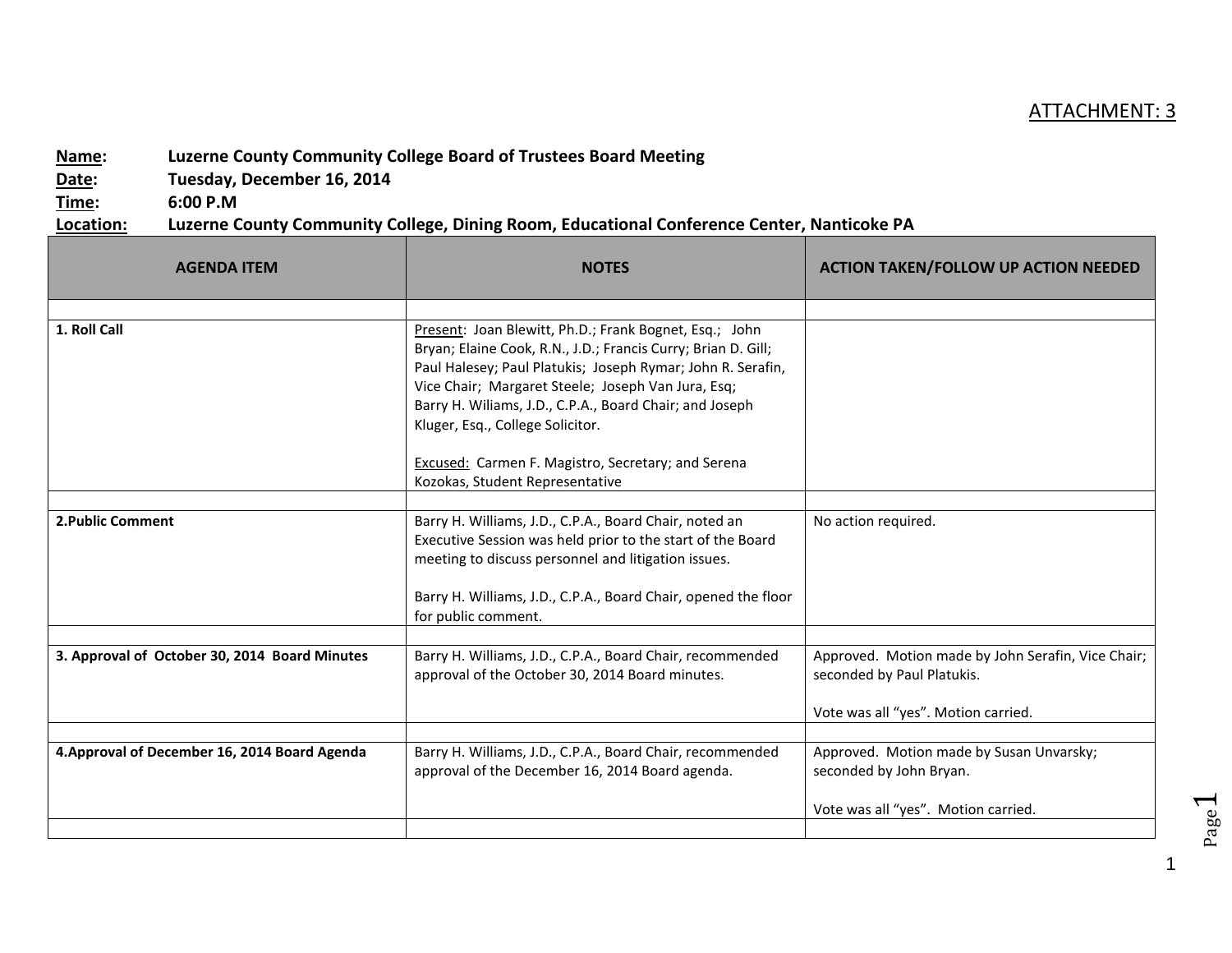| 5. Report of Officers and Agents<br>President's Report<br>$\circ$ | President Leary reported the pass rate for first-time<br>national licensing exam nursing candidates for 2013-2014<br>nursing graduates is 91.4%, and the overall pass rate for all<br>LCCC first-time examinees for the reporting year, regardless<br>of graduation date, is 90.09%.                                                                                                                                                                                                                                                                                                                                                                                            |  |
|-------------------------------------------------------------------|---------------------------------------------------------------------------------------------------------------------------------------------------------------------------------------------------------------------------------------------------------------------------------------------------------------------------------------------------------------------------------------------------------------------------------------------------------------------------------------------------------------------------------------------------------------------------------------------------------------------------------------------------------------------------------|--|
|                                                                   | LCCC's nursing program achieved the second-highest pass<br>rate among all Pennsylvania community colleges, and ranks<br>5th out of all of Pennsylvania's Associate Degree in Nursing<br>programs for the academic year. President Leary<br>commended LCCC's nursing faculty for preparing its'<br>students for success in their national licensing exam.                                                                                                                                                                                                                                                                                                                        |  |
|                                                                   | Dr. Janis Seeley, Social Science/History Professor and<br>Department Chair, and Andrea Pabon, Department Faculty,<br>have been invited to present at the 2015 League for<br>Innovations in the Community College Conference in<br>Boston, Massachusetts, this coming March. Their<br>presentation will focus on how the department utilized<br>assessment data to develop a new resource for students<br>that has positively impacted student competency in critical<br>thinking skills.                                                                                                                                                                                        |  |
|                                                                   | Through the Outcomes Assessment process, Social<br>Science/History faculty discovered that students were not<br>sufficiently competent in knowledge and application of<br>research methods in the social sciences. As a result, the<br>department developed an online supplemental research<br>companion module that was initiated in the fall of 2013 and<br>spring of 2014 in psychology and sociology courses. The<br>project worked to improve critical thinking in the social<br>sciences through mastery of knowledge of research<br>methodology. Through the use of the modules students<br>were able to demonstrate improved competency in critical<br>thinking skills. |  |
|                                                                   | This presentation highlights the significant improvements<br>the College has achieved in its assessment practices.                                                                                                                                                                                                                                                                                                                                                                                                                                                                                                                                                              |  |

2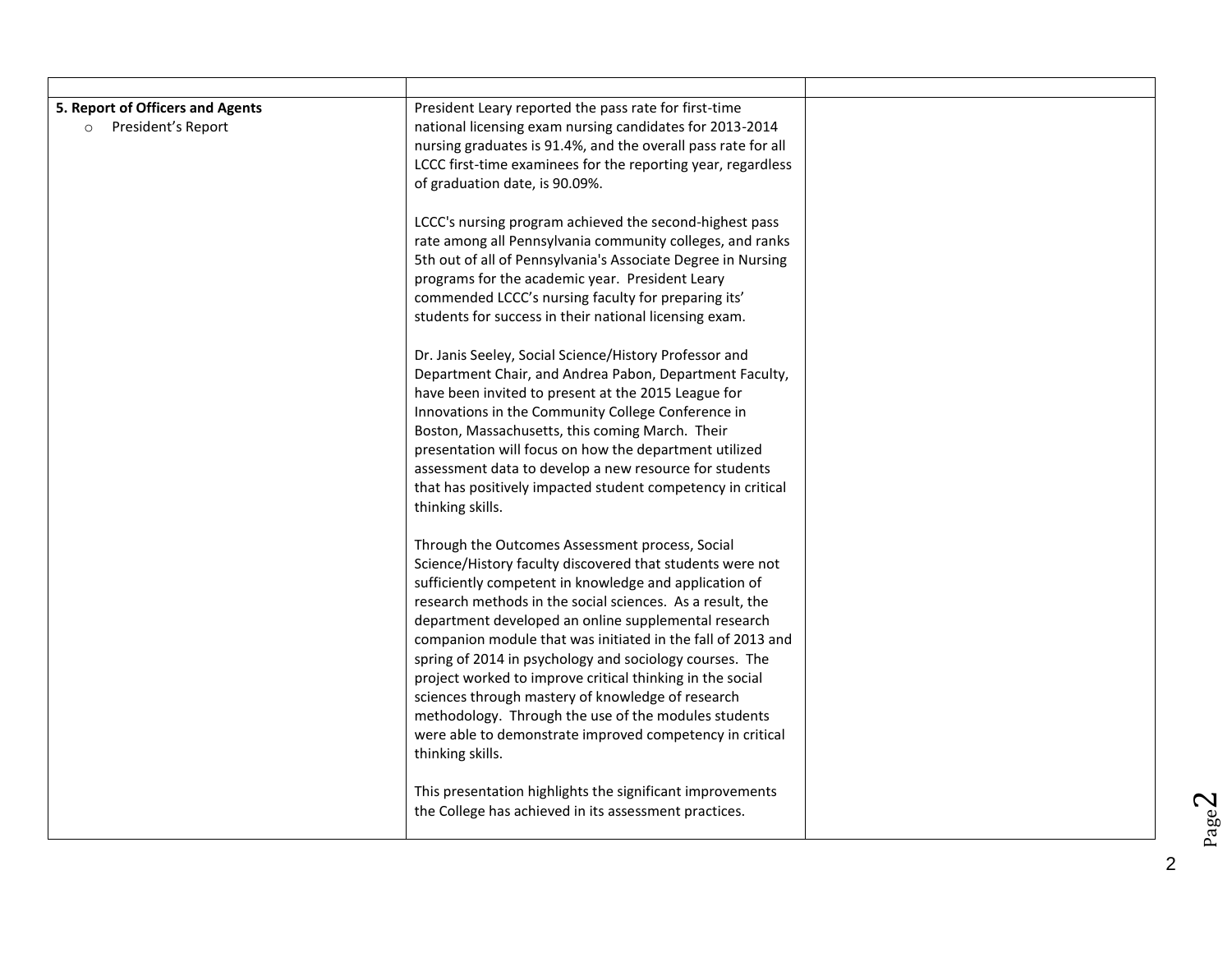|                                          | In addition to the academic achievements, LCCC students<br>and staff have also been busy over the past month or two, |  |
|------------------------------------------|----------------------------------------------------------------------------------------------------------------------|--|
|                                          | organizing and participating in numerous pre-holiday                                                                 |  |
|                                          | community service projects in the region. Twenty faculty                                                             |  |
|                                          | and staff covered a full day's shift at the two Salvation Army                                                       |  |
|                                          | Red Kettle Bell Ringing stations at the Wal-Mart in Wilkes                                                           |  |
|                                          | Barre Township. The BASIC Club traveled to the Veteran's                                                             |  |
|                                          | Hospital in Wilkes Barre to entertain patients with some                                                             |  |
|                                          | holiday caroling, and the Adult Learners Association, LCCC's                                                         |  |
|                                          | NAACP Student Chapter, and LCCC Circle K Club sponsored a                                                            |  |
|                                          | TOYS FOR TOTS collection. The Communication Arts                                                                     |  |
|                                          | Department staff and students collected gifts for children to                                                        |  |
|                                          | be distributed to young residents of Sherman Hills,                                                                  |  |
|                                          | Interfaith Heights, and Schooley Avenue Apartments.                                                                  |  |
|                                          | Calling their project "Creative Christmas," the Department                                                           |  |
|                                          | encouraged donors to contribute art supplies such as paint                                                           |  |
|                                          | sets, craft kits, and other supplies to help the children                                                            |  |
|                                          | develop an appreciation for art. Also, the criminal justice                                                          |  |
|                                          | program collected donations for the many women and                                                                   |  |
|                                          | children who will spend the Holiday Season in the local                                                              |  |
|                                          | domestic violence shelter, noting that domestic violence                                                             |  |
|                                          | shelters are often filled to capacity during the holidays.                                                           |  |
|                                          | President Leary stated he is proud that our College family                                                           |  |
|                                          | consistently demonstrates an appreciation for giving back to                                                         |  |
|                                          | the community.                                                                                                       |  |
|                                          |                                                                                                                      |  |
|                                          | I would like to introduce two of the Leadership Class of 2014                                                        |  |
|                                          | graduates who will be making a brief presentation on their                                                           |  |
|                                          | program: Helene Flannery, TAACCCT program director, and                                                              |  |
|                                          | Sandra Norton, network manager. The third graduate of                                                                |  |
|                                          | this year's program, John Kulick, is not able to be here as he                                                       |  |
|                                          | is giving a final exam in Berwick.                                                                                   |  |
| LCCC Leadership Class of 2014 Graduation | Helene Flannery and Sandra Norton presented their LCCC                                                               |  |
| Presentation                             | Leadership Class project, 911 Cell Phone Bank.                                                                       |  |
|                                          |                                                                                                                      |  |
|                                          | Ms. Flannery and Ms. Norton reported the 911 Cell Phone                                                              |  |
|                                          | Bank was created to provide an ongoing and readily                                                                   |  |
|                                          | available source of emergency cell phones to meet the                                                                |  |
|                                          | urgent needs of law enforcement and victim services                                                                  |  |

3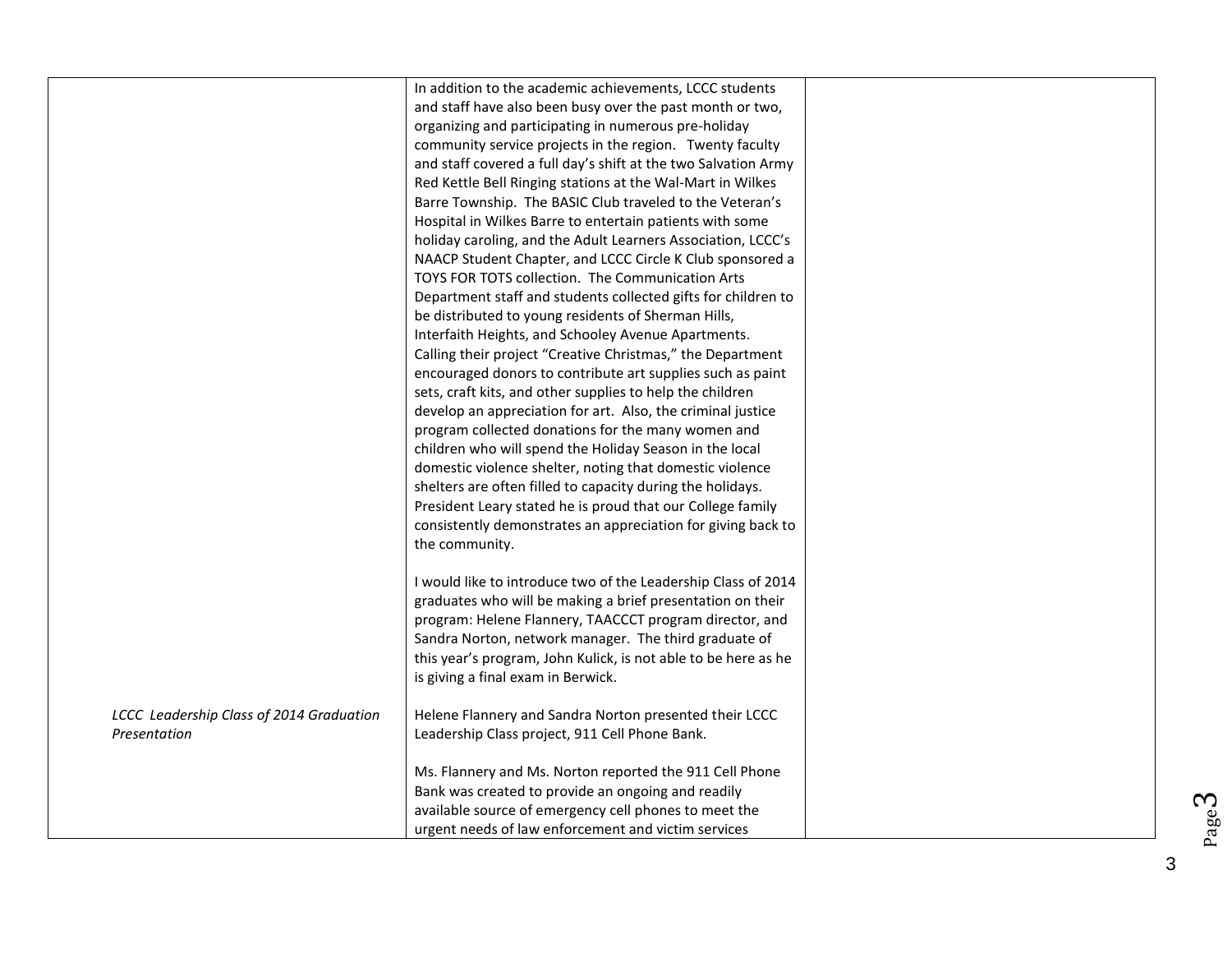|                                     | agencies nationwide. The used cell phones are refurbished<br>and provided free of charge. For every phone sent to the<br>911 Bank, the College will receive reimbursement. All<br>proceeds from this project will be given to the LCCC<br>Foundation to benefit our LCCC students.<br>The Leadership Class is in the process of collected used cell<br>phones across campus and throughout businesses in the<br>city of Nanticoke. The cell phones are distributed through<br>law enforcement agencies and social service agencies in the<br>community. Trustee Platukis suggested having the drop off |  |
|-------------------------------------|--------------------------------------------------------------------------------------------------------------------------------------------------------------------------------------------------------------------------------------------------------------------------------------------------------------------------------------------------------------------------------------------------------------------------------------------------------------------------------------------------------------------------------------------------------------------------------------------------------|--|
|                                     | boxes located at each of the off-campus sites.                                                                                                                                                                                                                                                                                                                                                                                                                                                                                                                                                         |  |
| Treasurer's Report<br>$\circ$       | No report.                                                                                                                                                                                                                                                                                                                                                                                                                                                                                                                                                                                             |  |
| <b>Foundation Report</b><br>$\circ$ | Sandra Nicholas, Executive Director, Institutional<br>Advancement, reported the Foundation reached its'<br>\$500,000 goal for the general College endowment fund with<br>the help of the United States Department of Education Title<br>III grant, which provided match money. The College raised<br>\$500,450.00 in the general endowment fund.                                                                                                                                                                                                                                                       |  |
|                                     | The College received a \$6,000 donation from Air Products in<br>support of a program at the Public Safety Training Institute;<br>and Proctor & Gamble donated \$5,000 to help support our<br>dental clinic.                                                                                                                                                                                                                                                                                                                                                                                            |  |
|                                     | The Foundation Audit was completed and will be presented<br>to the Foundation Board in January 2015.                                                                                                                                                                                                                                                                                                                                                                                                                                                                                                   |  |
|                                     | Six (6) new members have been appointed to the<br>Foundation Board. A new listing of the Foundation Board<br>was distributed to the members of the Board of Trustees.                                                                                                                                                                                                                                                                                                                                                                                                                                  |  |
|                                     | The Empty Soup Bowl project is underway. The College is<br>working with King's College, Wilkes University, and<br>Wyoming Seminary. As part of our participation, the LCCC<br>Food Bank will receive a monetary donation of \$2,000.                                                                                                                                                                                                                                                                                                                                                                   |  |
|                                     | The Alumni Office is planning the 40 <sup>th</sup> Anniversary of the                                                                                                                                                                                                                                                                                                                                                                                                                                                                                                                                  |  |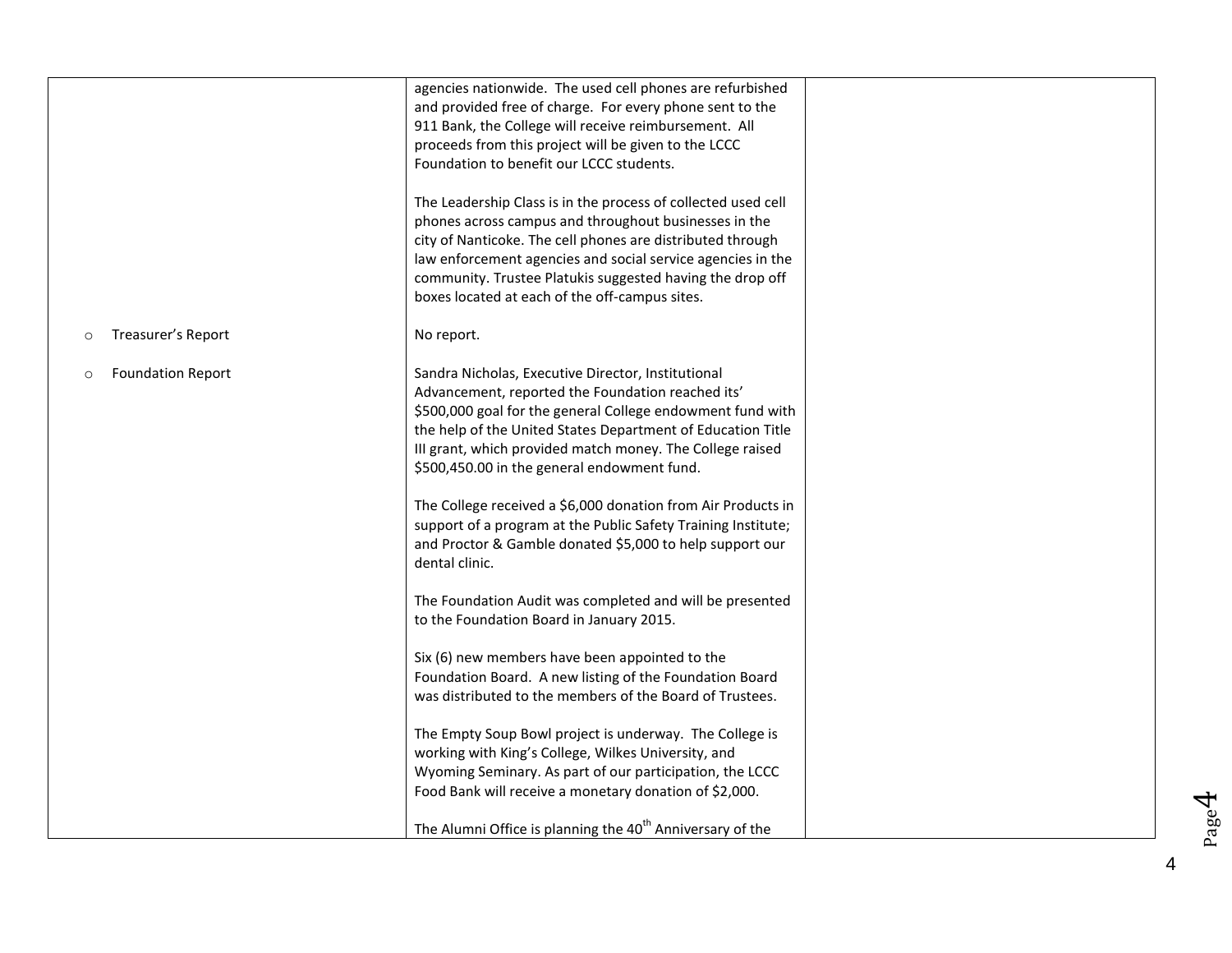|                                                                                                                                                                                                                                         | first nursing graduating class. More information will be<br>provided over the next few months.<br>At this time Ms. Nicholas extended her sincere appreciation<br>to Trustee Joseph Rymar in securing a \$5,000 donation<br>towards a scholarship in culinary.<br>Ms. Nicholas thanked, on behalf of the LCCC Foundation<br>Board, for all of the LCCC Board of Trustees support<br>throughout the year. |                                                                                                                              |
|-----------------------------------------------------------------------------------------------------------------------------------------------------------------------------------------------------------------------------------------|---------------------------------------------------------------------------------------------------------------------------------------------------------------------------------------------------------------------------------------------------------------------------------------------------------------------------------------------------------------------------------------------------------|------------------------------------------------------------------------------------------------------------------------------|
| <b>Student Representative Report</b><br>$\circ$                                                                                                                                                                                         | No report.                                                                                                                                                                                                                                                                                                                                                                                              |                                                                                                                              |
| 6. Report/Action of the Executive Committee<br>6A. Ratification of Administrative Policy<br>- Course Scheduling Preference for Veteran and<br>Active Duty Students and Students Receiving GI Bill<br><b>Educational Benefits Policy</b> | Board Chair Williams presented the Executive Committee<br>report.<br>6A. Board Chair Williams recommended the Luzerne County<br>Community College Board of Trustees ratify and reaffirm<br>Course Scheduling Preference for Veteran and Active Duty<br>Students and Students Receiving GI Bill Educational Benefits<br>Policy.                                                                          | 6A. Approved. Motion made by Francis Curry;<br>seconded by Joan Blewitt, Ph.D.<br>Vote was all "yes". Motion carried.        |
| 7. Report/Action of the Academic Committee                                                                                                                                                                                              | 7. Committee Chair Platukis stated there was no report to<br>present.                                                                                                                                                                                                                                                                                                                                   | 7. N/A                                                                                                                       |
| 8. Report/Action of the Finance Committee                                                                                                                                                                                               | 8. Elaine Cook, R.N., J.D., presented the following Finance<br>Committee report.                                                                                                                                                                                                                                                                                                                        |                                                                                                                              |
| 8A. Audit Report                                                                                                                                                                                                                        | 8A. Recommend the Luzerne County Community College<br>Board of Trustees approve the Audit Report ending June 30,<br>2014, as presented by MaherDuessel, Certified Public<br>Accountants.                                                                                                                                                                                                                | 8A. Approved. Motion made by Susan Unvarsky;<br>seconded John R. Serafin, Vice Chair.<br>Vote was all "yes". Motion carried. |
| 8B. Summary of Payments                                                                                                                                                                                                                 | 8B. Recommend that the Luzerne County Community<br>College Board of Trustees approve the summary of payments<br>as presented.                                                                                                                                                                                                                                                                           | 8B. Approved. Motion made by Margaret Steele;<br>seconded by Joseph Van Jura, Esq.<br>Vote was all "yes". Motion carried     |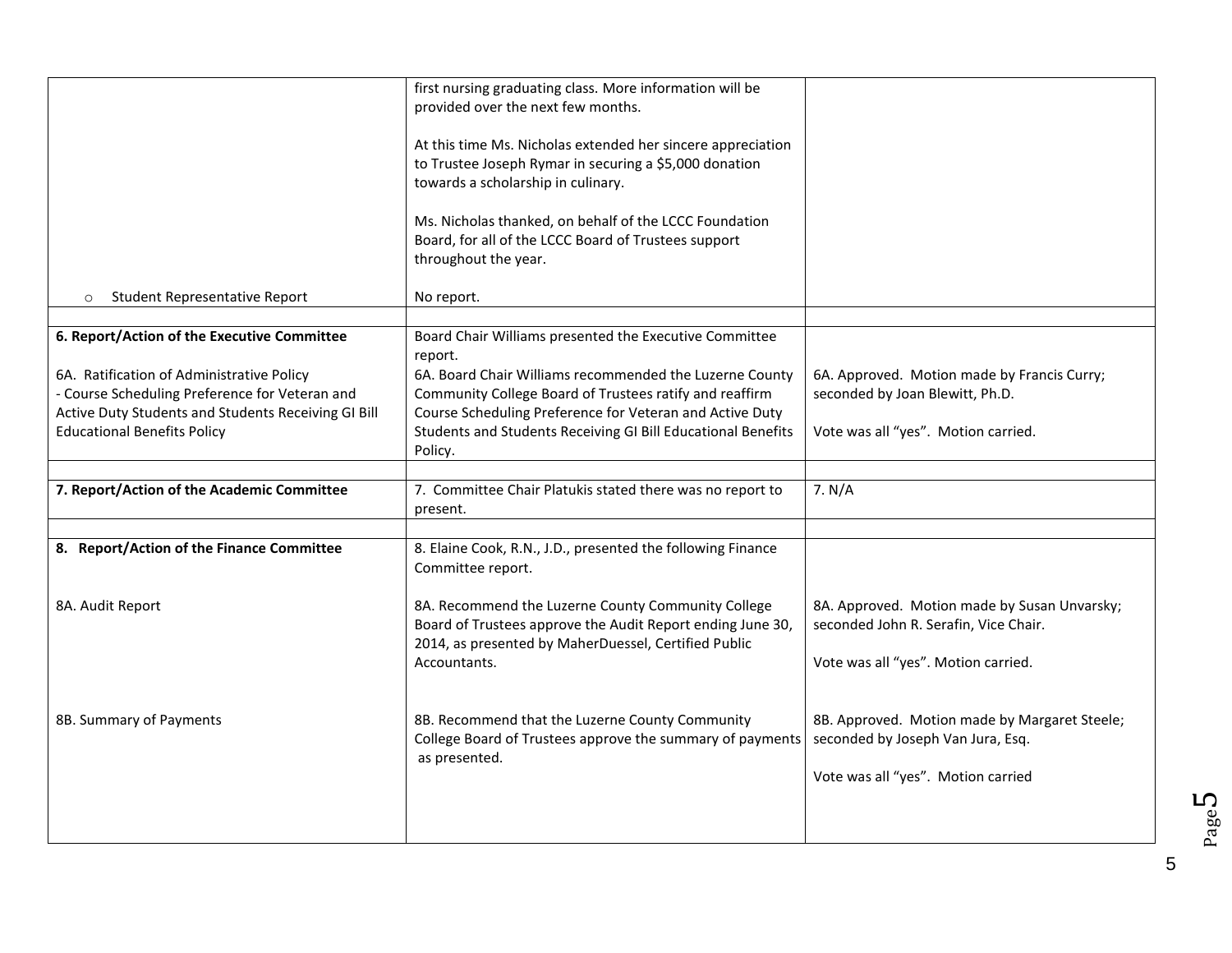| 8C. Employment Retraining Opportunities Program<br>8D. Trustee Travel, ACCT National Legislative Summit                                                                             | 8C. Recommend the Luzerne County Community College<br>Board of Trustees continue the LCCC Employment<br>Retraining Opportunities Program for the Spring 2015<br>Semester with a tuition offset for eligible individuals not to<br>exceed a total value of \$50,000.<br>8D. Recommend that the Luzerne County Community            | 8C. Approved. Motion made by Francis Curry;<br>seconded by Joseph Rymar.<br>Vote was all "yes". Motion carried.<br>8D. Approved. Motion made by Joan Blewitt, Ph.D.;                               |
|-------------------------------------------------------------------------------------------------------------------------------------------------------------------------------------|-----------------------------------------------------------------------------------------------------------------------------------------------------------------------------------------------------------------------------------------------------------------------------------------------------------------------------------|----------------------------------------------------------------------------------------------------------------------------------------------------------------------------------------------------|
|                                                                                                                                                                                     | College Board of Trustees approve the use of budgeted<br>trustee travel funds not to exceed \$4,500 for two (2)<br>trustees to attend the ACCT Community College National<br>Legislative Summit, Washington, D.C.,<br>February 8-12, 2015.                                                                                        | seconded by Margaret Steele.<br>Vote was all "yes". Motion carried.                                                                                                                                |
| 8E. RFP for Agencies Providing Educational<br>Interpreting Services for the Deaf and Hard of Hearing                                                                                | 8E. Recommend that the Luzerne County Community<br>College Board of Trustees approve the proposal to<br>Interpretek at the standard rate of \$65.00 an hour.                                                                                                                                                                      | 8E. Approved. Motion made by John Serafin, Vice<br>Chair; seconded by Susan Unvarsky.<br>Vote was all "yes". Motion carried                                                                        |
|                                                                                                                                                                                     | At this time, Joseph Gasper, Dean of Finance, thanked the<br>following members of the Finance staff for their work with<br>the audit: Robert Linskey, Pamela Heard, Len Olzinski,<br>Natalie Staron, and Barbara Choma.<br>President Leary commended the leadership of Joseph<br>Gasper, Dean of Finance, for all of his efforts. |                                                                                                                                                                                                    |
|                                                                                                                                                                                     |                                                                                                                                                                                                                                                                                                                                   |                                                                                                                                                                                                    |
| 9. Report/Action of the Human Resources<br><b>Committee</b><br>9A. Approval of Administrative Policy<br>- Sexual Assault, Domestic Violence, Dating<br>Violence and Stalking Policy | 9. Paul Halesey, Committee Chair, presented the following<br>Report.<br>9A. Recommend the Luzerne County Community College<br>Board of Trustees approve the following administrative<br>policy: Sexual Assault, Domestic Violence, Dating Violence<br>and Stalking Policy.                                                        | 9A. Approved. Motion made by Francis Curry;<br>seconded by Joseph Van Jura, Esq.<br>Vote was thirteen (13) "yes" and one (1) vote to<br>abstain made by Elaine Cook, R.N., J.D.<br>Motion carried. |
|                                                                                                                                                                                     |                                                                                                                                                                                                                                                                                                                                   |                                                                                                                                                                                                    |
| 1. Unfinished Business of Previous Meeting                                                                                                                                          | <b>Informational Items</b>                                                                                                                                                                                                                                                                                                        |                                                                                                                                                                                                    |
|                                                                                                                                                                                     | No report.                                                                                                                                                                                                                                                                                                                        | No action required.                                                                                                                                                                                |
| 2.Informational Report of the Executive Committee                                                                                                                                   | Board Chair Williams stated there are no informational                                                                                                                                                                                                                                                                            | No action required.                                                                                                                                                                                |